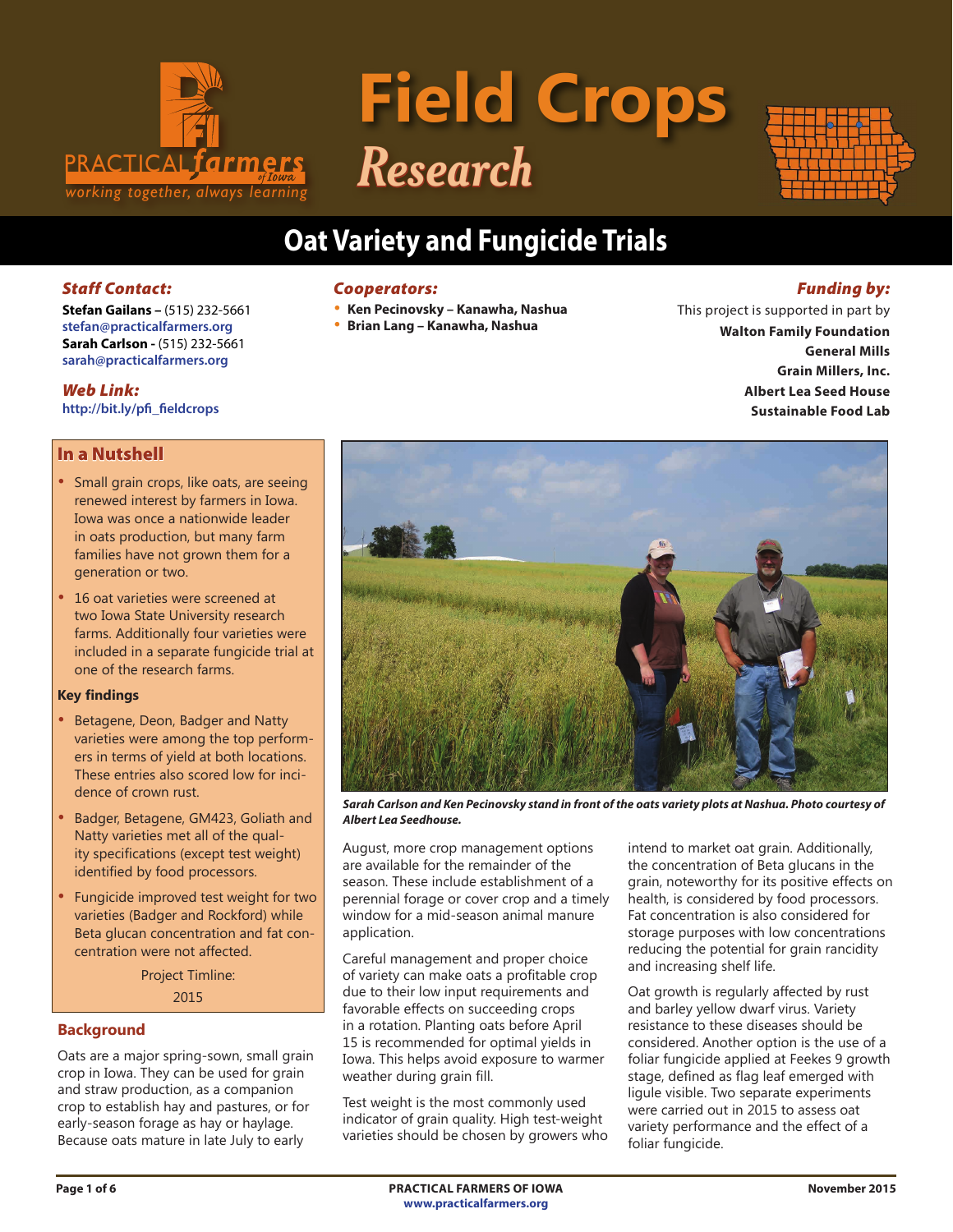# **Methods**

Two separate experiments were conducted in 2015. In Experiment 1, 16 oat varieties were tested at both the ISU Northern and Northeast Research Farms in Kanawha and Nashua, respectively. In Experiment 2, four of the 16 varieties of oats were entered into a fungicide vs. no-fungicide trial at ISU Northeast Research Farm in Nashua. Both locations were in soybeans the previous year, and both locations have been in a corn-soybean rotation for the past 20 years. Information about each of the varieties included in both experiments can be found in **Table 1**.



#### State of origin, PVP<sup>a</sup> and disease ratings<sup>b</sup> for oat varieties included in both **experiments at ISU Northern and Northeastern Research and Demonstration Farms in Kanawha and Nashua, respectively, in 2015. Table 1**

|                 |                                    |             |                 | ---Disease name and disease ratings' by variety--- |                  |                         |                           |  |  |  |
|-----------------|------------------------------------|-------------|-----------------|----------------------------------------------------|------------------|-------------------------|---------------------------|--|--|--|
| <b>Variety</b>  | <b>State of origin<sup>a</sup></b> | <b>PVPb</b> | <b>Maturity</b> | <b>Crown rust</b>                                  | <b>Stem rust</b> | <b>BYDV<sup>d</sup></b> | <b>Smut</b>               |  |  |  |
| <b>Badger</b>   | WI                                 | <b>PVP</b>  | Early           | <b>MR</b>                                          | <b>MS</b>        | <b>MR</b>               | R                         |  |  |  |
| <b>BetaGene</b> | <b>WI</b>                          | <b>PVP</b>  | Mid-Late        | <b>MR</b>                                          | <b>MR</b>        | R                       | R                         |  |  |  |
| Deon            | <b>MN</b>                          | <b>PVP</b>  | Late            | <b>MR</b>                                          | <b>MS</b>        | <b>MR</b>               | $\mathsf{R}$              |  |  |  |
| <b>Excel</b>    | IN                                 | <b>PVP</b>  | Early           | <b>MS</b>                                          | $\mathsf{S}$     | R                       | <b>MR</b>                 |  |  |  |
| <b>GM423</b>    | <b>GM</b>                          | <b>PVP</b>  | Late            | <b>MS</b>                                          | <b>MS</b>        | <b>MR</b>               | $\omega_{\rm c}$ $\omega$ |  |  |  |
| Goliath         | <b>SD</b>                          | <b>PVP</b>  | Late            | <b>MS</b>                                          | R                | <b>MR</b>               | <b>MR</b>                 |  |  |  |
| Hayden          | <b>SD</b>                          | <b>PVP</b>  | Mid-Late        | <b>MS</b>                                          | <b>MS</b>        | <b>MR</b>               | $\mathsf{R}$              |  |  |  |
| Horsepower      | <b>SD</b>                          | <b>PVP</b>  | Medium          | <b>MS</b>                                          | <b>MS</b>        | <b>MS</b>               | <b>MR</b>                 |  |  |  |
| <b>Jerry</b>    | <b>ND</b>                          | <b>PVP</b>  | Medium          | <b>MS</b>                                          | <b>MS</b>        | <b>MS</b>               | <b>MS</b>                 |  |  |  |
| Leggett         | <b>AAFC</b>                        | <b>PVP</b>  | Early           | <b>MR</b>                                          | <b>MR</b>        | $\mathsf{S}$            | $\mathsf{R}$              |  |  |  |
| <b>Natty</b>    | <b>SD</b>                          | <b>PVP</b>  | Medium          | <b>MR</b>                                          | <b>MS</b>        | <b>MR</b>               | $\overline{R}$            |  |  |  |
| Rockford        | <b>ND</b>                          | <b>PVP</b>  | Late            | <b>MS</b>                                          | <b>MS</b>        | <b>MR</b>               | <b>MR</b>                 |  |  |  |
| Saber           | IL.                                | <b>PVP</b>  | Early           | <b>MS</b>                                          | $\mathsf{S}$     | R                       | <b>MS</b>                 |  |  |  |
| Shelby 427      | <b>SD</b>                          | <b>PVP</b>  | Medium          | <b>MS</b>                                          | <b>MS</b>        | <b>MR</b>               | <b>MR</b>                 |  |  |  |
| Souris          | <b>ND</b>                          | <b>PVP</b>  | Medium          | S.                                                 | <b>MS</b>        | <b>MS</b>               | <b>MR</b>                 |  |  |  |
| <b>Tack</b>     | IL                                 | <b>PVP</b>  | Early           | R                                                  | S                | $\mathsf{R}$            | $\mathsf{S}$              |  |  |  |

a Origin: AAFC-Agriculture and Agri-Food Canada; GM-General Mills; IL-University of Illinois, IN-Purdue University; MN-University of Minnesota; ND-North Dakota State University; SD-South Dakota State University; WI-University of Wisconsin.

**PVP = Plant Variety Protection. The PVP Act provides a certificate to the developer of a variety granting exclusive rights for** reproducing and marketing the seed.

 $\epsilon$  Disease Ratings: S = susceptible; MS = moderately susceptible; MR = moderately resistant; R = resistant.

 $d$  Disease: BYDV = Barley Yellow Dwarf Virus.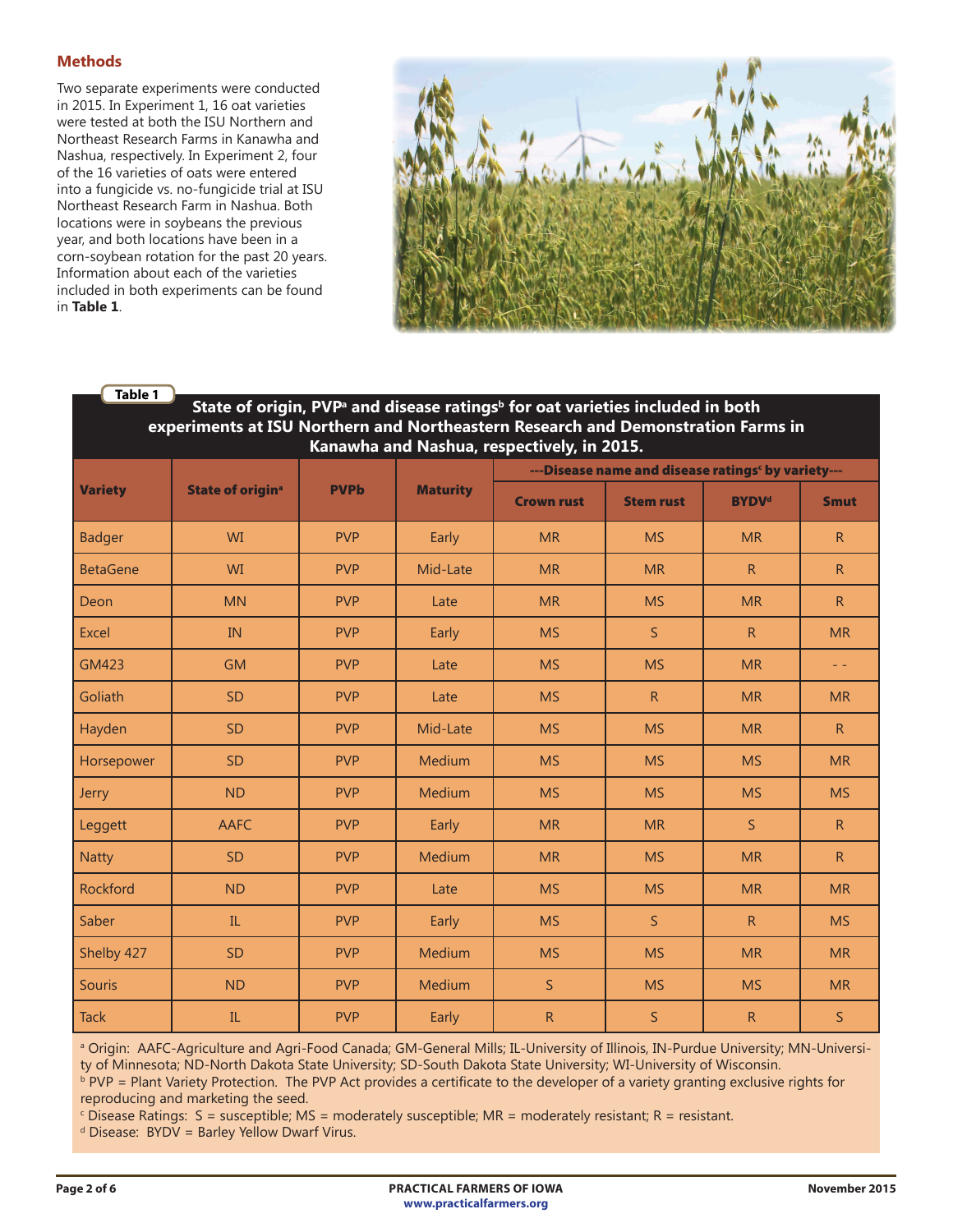For both experiments, oat varieties were seeded in small research plots (552.5 ft<sup>2</sup>) and replicated three times. A seeding rate of 128 lb/ac and row spacing of 7.5 inches, followed by cultipacking, was used at both locations. Seeding depth was 1 inch. Dates of field operations for both experiments are listed in **Table 2**. In Experiment 1, no herbicides, fungicides or insecticides were applied at either location. In Experiment 2, a fungicide (Priaxor) was applied to subplots at a rate of 4 oz./ac on June 5. In both experiments, entries were screened for crown rust incidence

at both locations using a numeric scale (1=low, 9=high) in late June. Plots were harvested at Kanawha with a Wintersteiger plot combine, cylinder speed at 1,450 RPM, concave set to 900 rpm and move sieves to high position; and at Nashua with a JD4420 combine with Weigh-Tronix load cells on weigh bin, cylinder speed at 1,000 RPM, slow down fan and concave set on 1.5. Upon harvest, samples of grain from each plot were sent to General Mills to be analyzed for groats, thins, beta glucan concentration and fat concentration.

| Table 2<br>Field operations for Experiment 1 (oat variety trial) at<br>Kanawha and Nashua and Experiment 2 (fungicide trial) at Nashua in 2015. |                   |                                                |                                    |                             |                                            |                               |                                 |                                 |  |  |
|-------------------------------------------------------------------------------------------------------------------------------------------------|-------------------|------------------------------------------------|------------------------------------|-----------------------------|--------------------------------------------|-------------------------------|---------------------------------|---------------------------------|--|--|
| <b>Location</b>                                                                                                                                 | <b>Experiment</b> | <b>Fertilizer</b>                              | <b>Tillage</b>                     | <b>Oat planting</b><br>date | <b>Fungicide</b><br>applied to<br>subplots | <b>Crown rust</b><br>assessed | <b>Grain</b><br>harvest<br>date | <b>Straw</b><br>harvest<br>date |  |  |
| Kanawha                                                                                                                                         | 1                 | <b>None</b>                                    | Field cultivate 2x on<br>Apr. $3$  | Apr. 4                      |                                            | June 25                       | July 30                         |                                 |  |  |
| <b>Nashua</b>                                                                                                                                   | $\mathbf{1}$      | 18-0-35 $\overline{b}$ N-P-<br>K/ac on Mar. 22 | Field cultivate on<br>Mar. 22 & 31 | Apr. 1                      | $ -$                                       | June 25                       | July 23                         | July 25                         |  |  |
| <b>Nashua</b>                                                                                                                                   | $\overline{2}$    | <b>None</b>                                    | Field cultivate 2x on<br>Apr. 3    | Apr. 4                      | $4$ oz./ ac<br>Priaxor on<br>June 5        | June 25                       | July 23                         |                                 |  |  |

#### **Quality specifications identified by oat millers**

We surveyed oat millers to provide specifications for oat quality they use when sourcing oats for rolled oats and oat flour. These specifications are presented in **Table 3**. Groats are dehulled oats following aspiration remaining after shaken over a 5/64-in. slotted screen. Thin oats are those that fall through a 5/64-in. slotted screen. Beta glucan concentration in the grain drives the "heart healthy" claim for oats (the higher, the better). Fat concentration affects shelf life and rancidity in flour and rolled oats (a high fat concentration causes rancidity and reduces shelf life).

Data were analyzed using JMP Pro 10 (SAS Institute Inc., Cary, NC). Statistical significance is determined at  $P \le 0.05$  level and means separations are reported using Tukey's least significant difference (LSD).

| Table 3<br>Oat quality<br>specifications identified by oat millers. |            |  |  |  |  |  |  |  |
|---------------------------------------------------------------------|------------|--|--|--|--|--|--|--|
| <b>Constituent</b>                                                  | Limit      |  |  |  |  |  |  |  |
| Test weight (lb/bu)                                                 | $\geq$ 38  |  |  |  |  |  |  |  |
| % Groats                                                            | $\geq 65$  |  |  |  |  |  |  |  |
| % Thins                                                             | <12        |  |  |  |  |  |  |  |
| Beta glucan conc. (%)                                               | $\geq 4.8$ |  |  |  |  |  |  |  |
| Fat conc. (%)                                                       | < 8.0      |  |  |  |  |  |  |  |

# **Results and Discussion**

#### **2015 Growing Conditions**

Near-normal rainfall and growing degree days were observed at both locations in 2015 (**Table 4**).

| Table 4 |                                                                                                                   |                       |                                     |               |      |               |       |        |  |  |  |
|---------|-------------------------------------------------------------------------------------------------------------------|-----------------------|-------------------------------------|---------------|------|---------------|-------|--------|--|--|--|
|         | Rainfall and oat growing degree days (GDD, base 32°F) for 2015<br>and the long-term normal at Kanawha and Nashua. |                       |                                     |               |      |               |       |        |  |  |  |
|         | <b>Nashua</b><br><b>Kanawha</b>                                                                                   |                       |                                     |               |      |               |       |        |  |  |  |
|         |                                                                                                                   | <b>Rainfall (in.)</b> | <b>Rainfall (in.)</b><br><b>GDD</b> |               |      |               |       |        |  |  |  |
| Month   | 2015                                                                                                              | Normal                | 2015                                | <b>Normal</b> | 2015 | <b>Normal</b> | 2015  | Normal |  |  |  |
| April   | 4.3                                                                                                               | 3.2                   | 497                                 | 498           | 4.3  | 3.7           | 519   | 498    |  |  |  |
| May     | 3.5                                                                                                               | 3.8                   | 833                                 | 823           | 3.5  | 4.4           | 867   | 823    |  |  |  |
| June    | 5.8                                                                                                               | 4.8                   | 1,103                               | 1,098         | 5.8  | 5.1           | 1,099 | 1,098  |  |  |  |
| July    | 4.0                                                                                                               | 4.0                   | 1,192                               | 1,250         | 4.0  | 4.7           | 1.185 | 1,250  |  |  |  |
| Total   | 17.6                                                                                                              | 15.8                  | 3,670                               | 3,669         | 17.6 | 17.9          | 3,670 | 3,669  |  |  |  |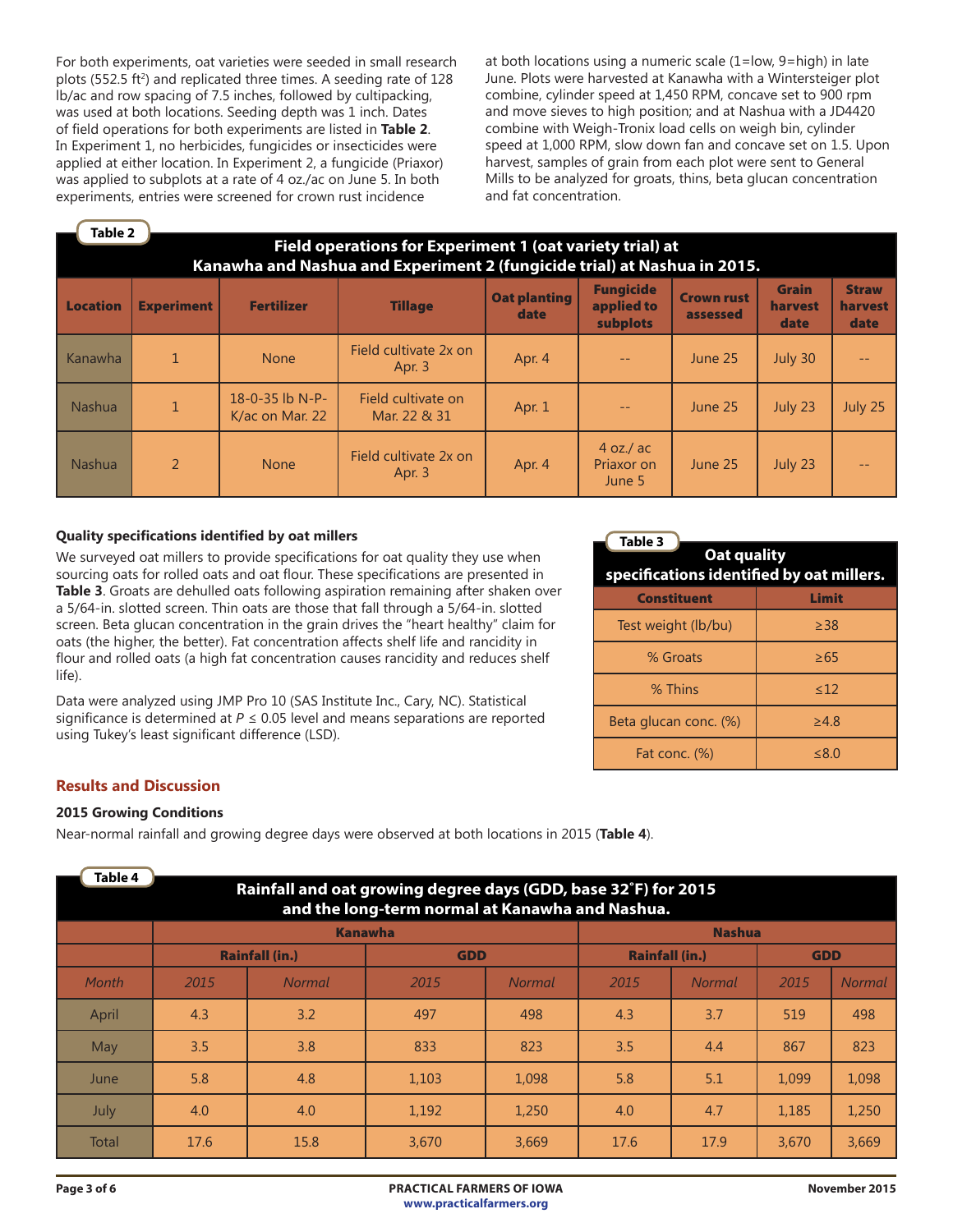#### **Experiment 1: Oat variety trial**

Entries were analyzed by location and listed in alphabetical order (**Tables 5** and **6**). Reported yields are corrected for 13% moisture. A "percentage of test average" calculation is included to allow for comparison among entries at each location. Yields and test weights were slightly greater and plants were generally shorter at the Nashua site. Perhaps not surprisingly, lodging was also much less of a problem at the Nahsua site. Betagene, Deon, Badger and Natty were among the top performers in terms of yield at both locations. These entries also scored low for incidence of crown rust. Hayden and Tack had the greatest test weight at both locations. Straw yields were only collected at Nashua with Goliath and Deon the top performers in that respect. Goliath plants were by far the tallest at Nashua.

GM423 had the greatest concentration of Beta glucan at both locations with the rest of the varieties generally being equivalent. Rockford, Tack, Hayden and Deon had the greatest concentration of fat while Natty had the least fat at both locations.

None of the oat varieties met the specification for test weight identified by the oat millers (38 lb/bu; **Table 3**) at either location. However, across the two locations, Badger, Betagene, GM423, Goliath and Natty met all of the other specifications identified (≥65% groats, ≤12% thins, ≥4.8% beta glucan conc. and ≤8.0% fat conc.; **Table 3**). Of these varieties, Natty had the highest test weight and achieved 37 lb/bu at Nashua (**Table 6**).

| Table 5<br>Results for Experiment 1 (oat variety trial) at Kanawha. |                         |                                  |           |                                  |                                               |                                  |                                |                               |                                        |                     |
|---------------------------------------------------------------------|-------------------------|----------------------------------|-----------|----------------------------------|-----------------------------------------------|----------------------------------|--------------------------------|-------------------------------|----------------------------------------|---------------------|
| <b>Variety</b>                                                      | <b>Yield</b><br>(bu/ac) | <b>Yield (% of</b><br>test avg.) | % Lodging | <b>Test</b><br>weight<br>(lb/bu) | <b>Plant</b><br>height at<br>harvest<br>(in.) | <b>Crown</b><br>rust<br>$(1-9)*$ | $\frac{1}{2}$<br><b>Groats</b> | $\frac{9}{6}$<br><b>Thins</b> | <b>Beta glu-</b><br>can conc.<br>(9/6) | Fat<br>conc.<br>(%) |
| <b>Badger</b>                                                       | 141                     | 115                              | 80        | 33                               | 41                                            | $1\,$                            | 69                             | 5.2                           | 5.0                                    | 7.2                 |
| Betagene                                                            | 170                     | 138                              | 41        | 33                               | 43                                            | $\mathbf{1}$                     | 71                             | 5.7                           | 5.0                                    | 6.8                 |
| Deon                                                                | 148                     | 121                              | 28        | 33                               | 49                                            | $\mathbf{1}$                     | 68                             | 9.6                           | 4.6                                    | 8.2                 |
| <b>Excel</b>                                                        | 131                     | 107                              | 67        | 32                               | 44                                            | $\overline{4}$                   | 66                             | 9.4                           | 4.9                                    | 7.2                 |
| <b>GM423</b>                                                        | 105                     | 86                               | 75        | 27                               | 48                                            | $\overline{2}$                   | 69                             | 9.8                           | 6.2                                    | 7.9                 |
| Goliath                                                             | 107                     | 87                               | 70        | 32                               | 49                                            | $\mathbf{1}$                     | 70                             | 11.9                          | 4.9                                    | 7.2                 |
| Hayden                                                              | 131                     | 107                              | 80        | 35                               | 46                                            | $\overline{2}$                   | 70                             | 9.6                           | 5.0                                    | 8.3                 |
| Horsepower                                                          | 113                     | 92                               | 80        | 29                               | 44                                            | 5                                | 66                             | 13.6                          | 5.3                                    | 7.5                 |
| Jerry                                                               | 105                     | 86                               | 87        | 29                               | 49                                            | $\overline{7}$                   | 67                             | 15.7                          | 5.0                                    | 7.1                 |
| Leggett                                                             | 97                      | 79                               | 78        | 29                               | 47                                            | $\overline{4}$                   | 66                             | 19.1                          | 5.0                                    | 7.6                 |
| Natty                                                               | 141                     | 115                              | 62        | 34                               | 48                                            | $\overline{2}$                   | 65                             | 9.9                           | 4.8                                    | 6.4                 |
| <b>Rockford</b>                                                     | 89                      | 73                               | 62        | 32                               | 48                                            | 5                                | 67                             | 19.6                          | 5.0                                    | 9.5                 |
| Saber                                                               | 133                     | 109                              | 43        | 34                               | 43                                            | $\overline{2}$                   | 74                             | 11.9                          | 4.6                                    | 6.7                 |
| Shelby 427                                                          | 123                     | 100                              | 82        | 34                               | 44                                            | $\overline{2}$                   | 71                             | 15.1                          | 5.0                                    | 7.7                 |
| Souris                                                              | 103                     | 84                               | 60        | 30                               | 44                                            | 6                                | 68                             | 25.2                          | 5.1                                    | 7.4                 |
| <b>Tack</b>                                                         | 125                     | 102                              | 92        | 35                               | 41                                            | 5                                | 72                             | 16.7                          | 4.8                                    | 8.7                 |
| LSD (0.05)**                                                        | 36                      |                                  | 46        | $\overline{2}$                   | 9                                             | 3                                | 5                              | 5.7                           | 0.8                                    | 0.6                 |

\*Incidence of crown rust was assessed on a scale from 1 (low) to 9 (high) on June 25.

\*\*The least significant difference (LSD) was calculated at the *P* ≤ 0.05 level for each variable.

Values in **bold font** are those meeting specifications identified by oat millers (**Table 3**).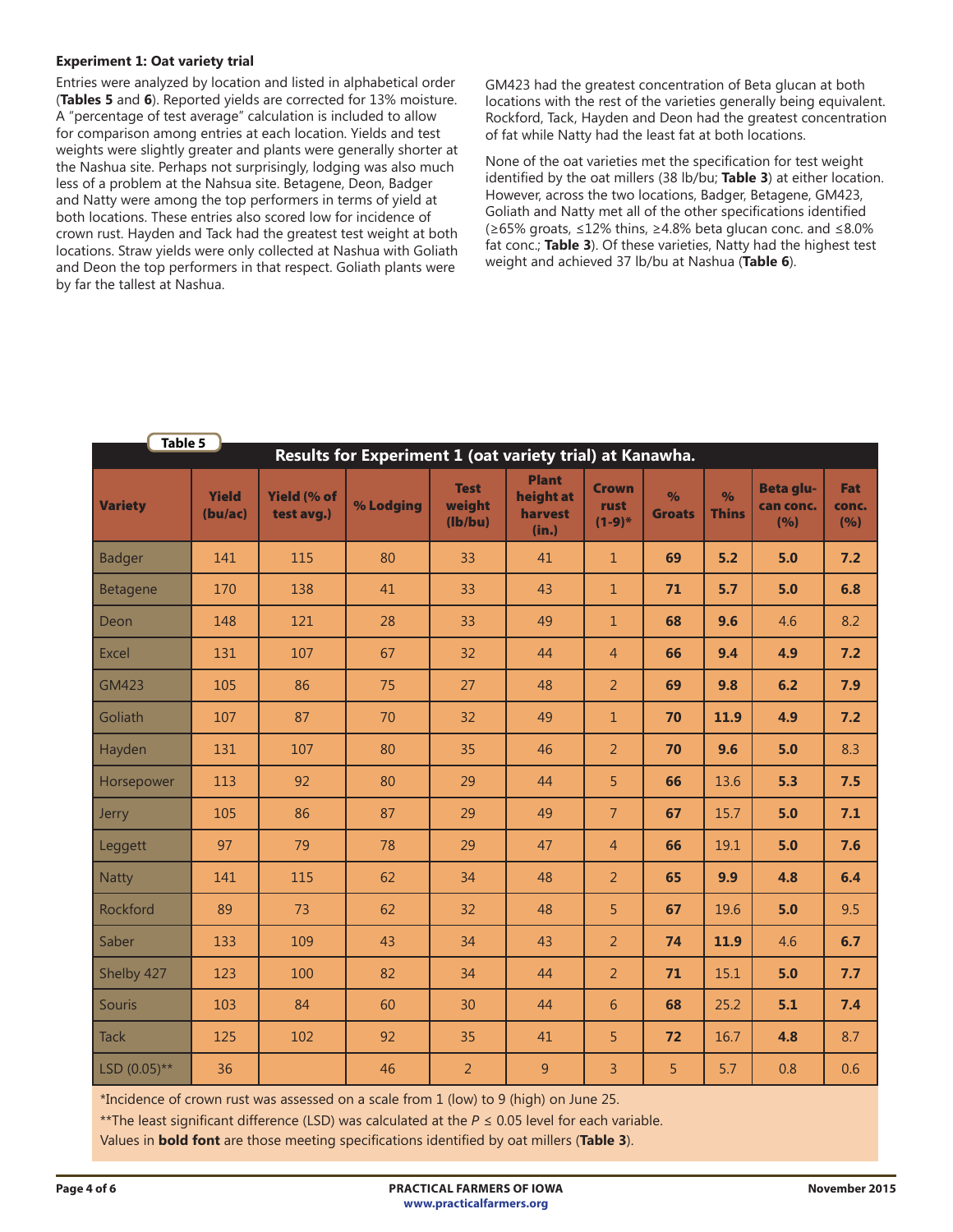| Table 6<br>Results for Experiment 1 (oat variety trial) at Nashua. |                         |                                  |                |                                  |                                               |                           |                                  |                                |                               |                                      |                            |
|--------------------------------------------------------------------|-------------------------|----------------------------------|----------------|----------------------------------|-----------------------------------------------|---------------------------|----------------------------------|--------------------------------|-------------------------------|--------------------------------------|----------------------------|
| <b>Variety</b>                                                     | <b>Yield</b><br>(bu/ac) | <b>Yield (% of</b><br>test avg.) | % Lodging      | <b>Test</b><br>weight<br>(lb/bu) | <b>Plant</b><br>height at<br>harvest<br>(in.) | <b>Straw</b><br>(tons/ac) | <b>Crown</b><br>rust<br>$(1-9)*$ | $\frac{1}{2}$<br><b>Groats</b> | $\frac{9}{6}$<br><b>Thins</b> | <b>Beta glu-</b><br>can conc.<br>(%) | <b>Fat</b><br>conc.<br>(%) |
| <b>Badger</b>                                                      | 137                     | 99                               | 32             | 32                               | 31                                            | 1.1                       | $\mathbf{1}$                     | 68                             | 2.8                           | 5.3                                  | 7.0                        |
| <b>Betagene</b>                                                    | 145                     | 106                              | $\overline{3}$ | 33                               | 36                                            | 1.7                       | $\mathbf{1}$                     | 67                             | 3.9                           | 5.9                                  | 6.8                        |
| Deon                                                               | 140                     | 102                              | $\overline{0}$ | 35                               | 37                                            | 2.5                       | $\mathbf{1}$                     | 70                             | 4.7                           | 4.6                                  | 8.2                        |
| Excel                                                              | 146                     | 106                              | 2              | 33                               | 36                                            | 1.6                       | $\overline{3}$                   | 66                             | 3.5                           | 4.6                                  | 7.0                        |
| <b>GM423</b>                                                       | 136                     | 99                               | $\overline{2}$ | 32                               | 40                                            | 2.1                       | $\mathbf{1}$                     | 69                             | 4.5                           | 6.2                                  | 7.7                        |
| Goliath                                                            | 137                     | 100                              | $\overline{3}$ | 36                               | 47                                            | 2.6                       | $\mathbf{1}$                     | 70                             | 4.8                           | $5.0$                                | 7.3                        |
| Hayden                                                             | 152                     | 110                              | $\mathbf{1}$   | 36                               | 39                                            | 2.0                       | $\mathbf{1}$                     | 71                             | 3.0                           | 4.9                                  | 8.3                        |
| Horsepower                                                         | 132                     | 96                               | 17             | 35                               | 36                                            | 1.3                       | 3                                | 68                             | 4.0                           | 5.0                                  | 7.6                        |
| Jerry                                                              | 129                     | 94                               | 53             | 36                               | 37                                            | 1.5                       | $\overline{3}$                   | 69                             | 5.6                           | 4.6                                  | 7.4                        |
| Leggett                                                            | 141                     | 103                              | $\overline{3}$ | 34                               | 36                                            | 1.9                       | $\overline{2}$                   | 68                             | 5.5                           | 4.8                                  | 7.5                        |
| <b>Natty</b>                                                       | 139                     | 101                              | $\overline{0}$ | 37                               | 40                                            | 1.7                       | $\overline{2}$                   | 69                             | 4.8                           | 4.8                                  | 6.3                        |
| Rockford                                                           | 123                     | 90                               | $\mathbf{1}$   | 36                               | 39                                            | 2.0                       | $\overline{2}$                   | 71                             | 5.8                           | 4.7                                  | 8.8                        |
| Saber                                                              | 152                     | 110                              | $\mathbf{1}$   | 34                               | 34                                            | 1.5                       | $\mathbf{1}$                     | 72                             | 7.7                           | 4.8                                  | 7.0                        |
| Shelby 427                                                         | 137                     | 100                              | $\overline{4}$ | 35                               | 39                                            | 1.7                       | $\mathbf{1}$                     | 70                             | 5.6                           | 4.9                                  | 7.7                        |
| <b>Souris</b>                                                      | 128                     | 93                               | 17             | 33                               | 36                                            | 1.4                       | 5                                | 69                             | 7.7                           | 4.8                                  | 7.3                        |
| <b>Tack</b>                                                        | 126                     | 91                               | 35             | 36                               | 33                                            | 1.4                       | $\overline{2}$                   | 72                             | 7.1                           | 4.4                                  | 8.6                        |
| LSD $(0.05)$ **                                                    | 21                      |                                  | 44             | 1                                | $\overline{4}$                                | 0.4                       | $\overline{2}$                   | $\overline{2}$                 | 1.8                           | 0.7                                  | 0.3                        |

\*Incidence of crown rust was assessed on a scale from 1 (low) to 9 (high) on June 25.

\*\*The least significant difference (LSD) was calculated at the *P* ≤ 0.05 level for each variable.

Values in **bold font** are those meeting specifications identified by oat millers (**Table 3**).

# **Experiment 2: Fungicide trial**

Entries are listed in alphabetical order (**Table 7**). Reported yields are corrected for 13% moisture. A "percentage of test average" calculation is included to allow for comparison among entries. Oat yields were mostly affected by variety (*P* = 0.0041). GM423, Goliath and Badger tended to outperform Rockford regardless of fungicide application. Application of fungicide improved yield on average by seven bushels per acre but this was only significant at the  $P \le 0.10$ level. Test weight was slightly improved with the fungicide for the Badger and Rockford entries only. Straw yield was affected by variety ( $P = 0.0188$ ) but not by fungicide  $(P = 0.1430)$ .

Beta glucan concentration was affected by variety (*P* < 0.0001) but not fungicide (*P* = 0.1325). GM423 had the greatest concentration of Beta glucan with the rest of the varieties generally being equivalent. Fat concentration was affected by variety (*P* < 0.0001) but not fungicide (*P* = 0.3038). Regardless of fungicide, Goliath had the highest concentration of fat, GM423 was intermediate, and Rockford and Badger had the lowest concentration of fat.

None of the varieties entered into this fungicide trial made the specification for test weight (38 lb/bu; **Table 3**). However, Badger met all of the other specifications identified regardless of the fungicide treatment and Rockford met the other specifications with the fungicide treatment (≥65% groats, ≤12% thins, ≥4.8% beta glucan conc. and ≤8.0% fat conc.; **Table 3**).